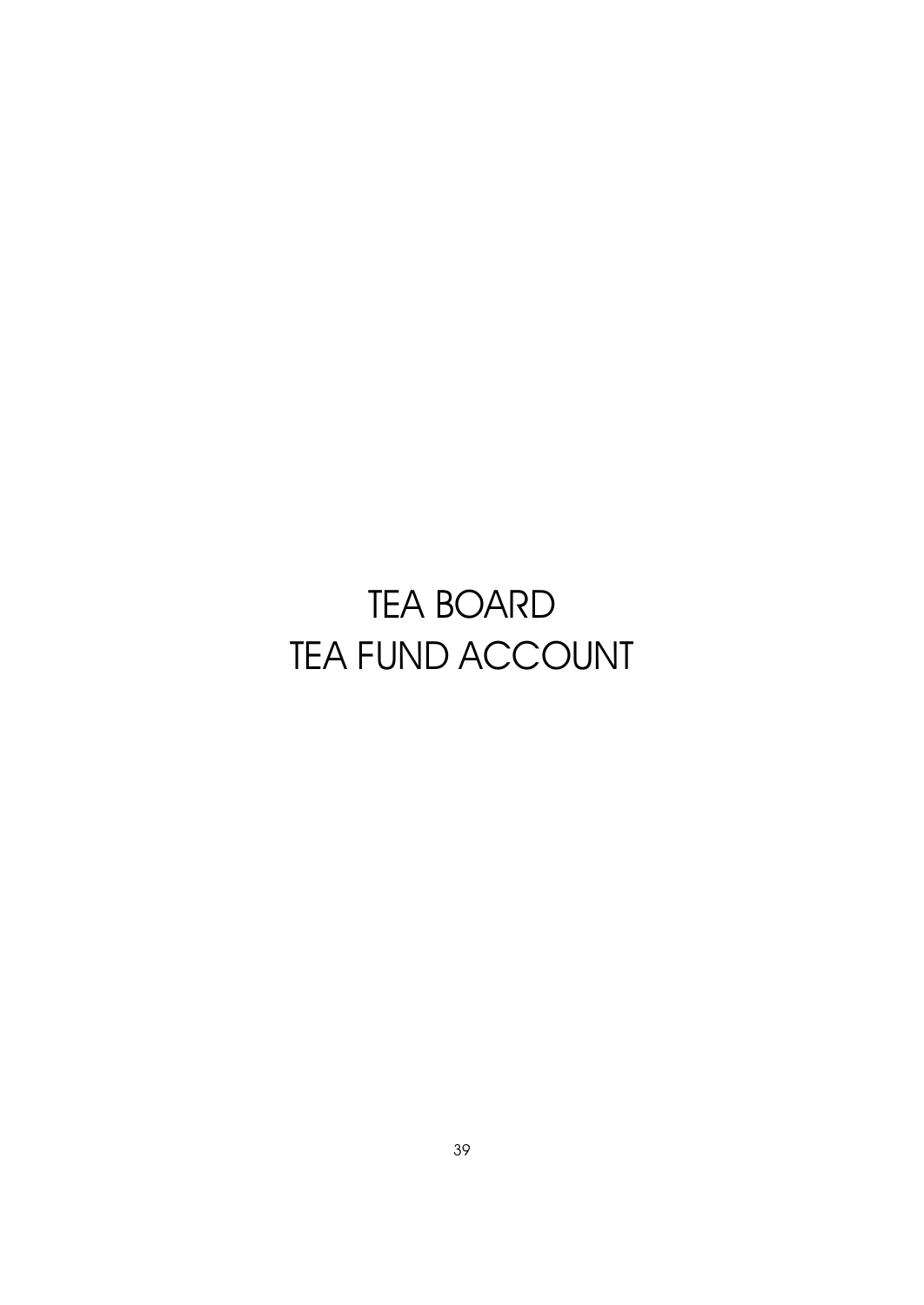### TEA BOARD TEA FUND ACCOUNT RECEIPT & PAYMENT ACCOUNT FOR THE YEAR 2008-2009

| <b>RECEIPTS</b> |                                                                                                                                     | Amount<br>Rs.                                                   | Amount<br>Rs.                   |
|-----------------|-------------------------------------------------------------------------------------------------------------------------------------|-----------------------------------------------------------------|---------------------------------|
| 1               | Opening Balance                                                                                                                     |                                                                 |                                 |
|                 | Cash in hand                                                                                                                        | 304,006.47                                                      |                                 |
|                 | Cash at Corporation Bank, Kolkata                                                                                                   | 335,531.45                                                      |                                 |
|                 | Cash at Central Bank of India(1), Kolkata                                                                                           | 34, 243. 23                                                     |                                 |
|                 | Cash at Central Bank of India(2), Kolkata                                                                                           | 6,771,164.53                                                    |                                 |
|                 | Cash at State Bank of India, Kolkata                                                                                                | 16,839,867.08                                                   |                                 |
|                 | Cash at State Bank of India, Kochi(Lic)                                                                                             | 50.00                                                           |                                 |
|                 | Cash at State Bank of India, Guwahati(Lic)                                                                                          | 17,400.00                                                       |                                 |
|                 | Cash at Andhra Bank(Darjeeling CTM)                                                                                                 | 31,550.64                                                       |                                 |
|                 | Cash at UBI, Kolkata                                                                                                                | 1,250,023.16                                                    |                                 |
|                 | Cash at UCO Bank, Coonoor (Lic)                                                                                                     | 22,100.00                                                       |                                 |
|                 | Cash with DTPs/EI abroad                                                                                                            | 3,813,412.00                                                    | 29,419,348.56                   |
| $\mathbf 2$     | Money received under section 26 of Tea Act                                                                                          |                                                                 | 218,600,000.00                  |
| 3               | Received from Plan Scheme towards operating cost                                                                                    |                                                                 | 100,263,000.00                  |
| 4               | Money received under section 26 A of Tea Act                                                                                        |                                                                 | 100,000.00                      |
| 5               | Fees realized on a/c of Licenses/TMCO                                                                                               |                                                                 | 1,008,050.00                    |
| $\epsilon$      | Registration fees realized on a/c of DCIM                                                                                           |                                                                 | 729,885.00                      |
| 7.              | Loan from $:-$<br>Loan Corpus Fund<br>Human Resource Development Scheme<br>Research & Development Scheme<br>Market Promotion Scheme | 70,000,000.00<br>3,500,000.00<br>10,000,000.00<br>13,000,000.00 | 96,500,000.00<br>446,620,283.56 |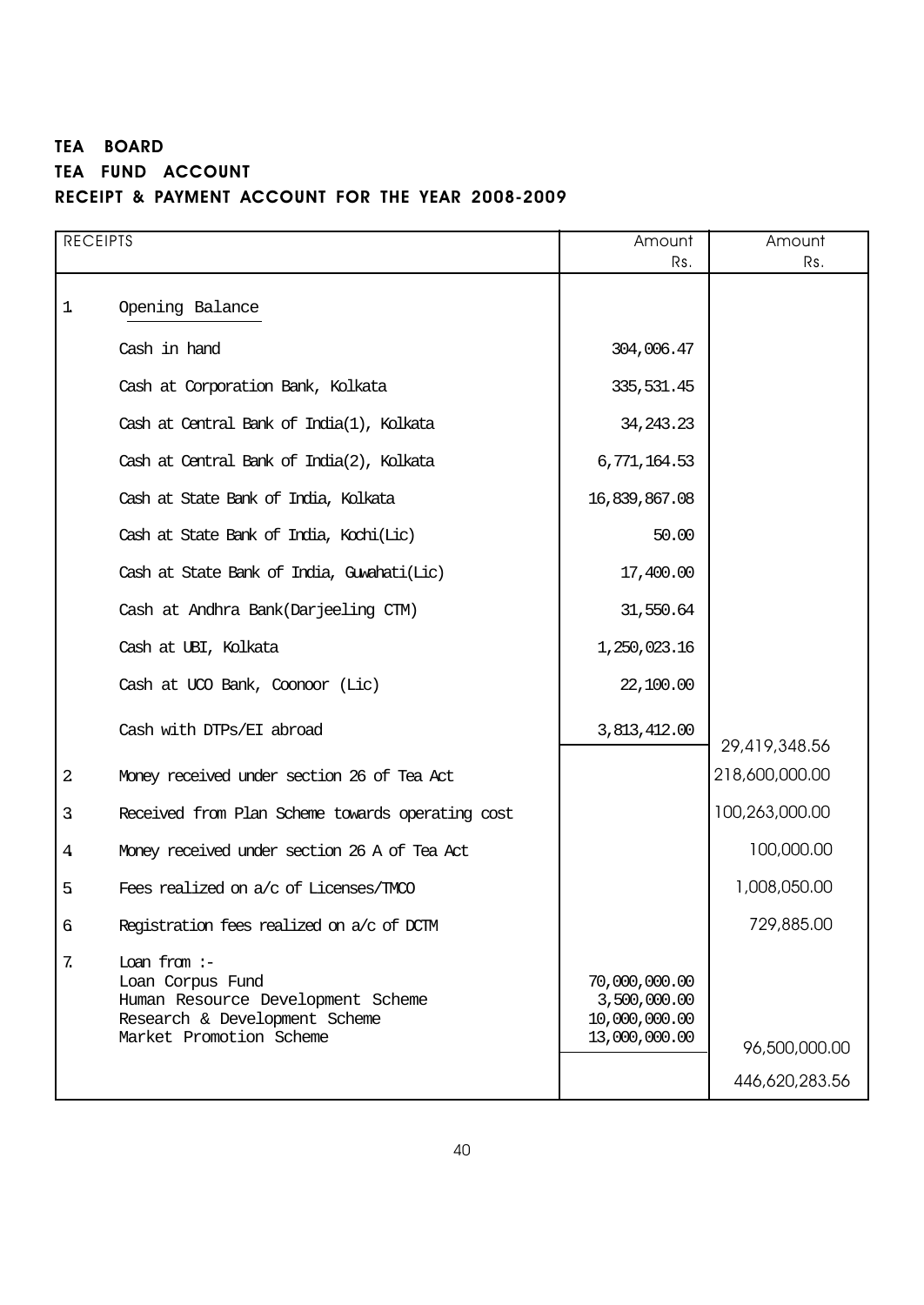|                     | <b>PAYMENTS</b>                                                                                                                                                                                                                                                                                                                        | Amount<br>Rs.                                                                                                                                                                                 | Amount<br>Rs.                                     |
|---------------------|----------------------------------------------------------------------------------------------------------------------------------------------------------------------------------------------------------------------------------------------------------------------------------------------------------------------------------------|-----------------------------------------------------------------------------------------------------------------------------------------------------------------------------------------------|---------------------------------------------------|
| 1                   | Administration including Library                                                                                                                                                                                                                                                                                                       |                                                                                                                                                                                               |                                                   |
| a)<br>b)<br>d<br>d) | Pay of Officers<br>Pay of Establishment<br>Dearness Pay<br>Arrear of 6th CPC (ADM.)<br>Officer                                                                                                                                                                                                                                         | 3,552,120.00                                                                                                                                                                                  | 14,704,008.00<br>51, 165, 273. 15<br>9,472,616.70 |
| $\Theta$            | Staff<br>Arrear of 6th CPC (Plan)<br>Officer<br>Staff                                                                                                                                                                                                                                                                                  | 12,671,309.00<br>2,186,686.00<br>5,599,266.00                                                                                                                                                 | 16,223,429.00<br>7,785,952.00                     |
| f                   | Allowances                                                                                                                                                                                                                                                                                                                             |                                                                                                                                                                                               |                                                   |
| g)                  | Travelling Allowances<br>Travelling Concession<br>Dearness Allowances<br>Compensatory City Allow.<br>House Rent Allowances<br>Transport Allowances<br>Honoraria/OT Allowances<br>Special Compensatory Allow.<br>Medical Charges<br>Children Educational Allow.<br>Bonus<br>Leave Travel Concession (leave encashment)<br>Other Charges | 9,718,673.00<br>1,558,954.00<br>21, 318, 326.20<br>732,764.00<br>17,665,977.00<br>5,276,154.00<br>1,157,738.00<br>1,187,213.00<br>12, 412, 386.00<br>118,971.09<br>2,122,229.00<br>197,532.00 | 73, 466, 917.29                                   |
|                     | Rent, Rates&Taxes<br>Postage, Telegram & Telephone<br>Printing & Stationery<br>Office equipments<br>Grant in aid to Holiday Home<br>Legal Charges<br>Foreign service contribution<br>Sundry Expenses<br>Grant in aid to Recreation Club<br>Supply of free tea to staff                                                                 | 2,557,133.15<br>2,310,001.72<br>1,103,723.00<br>2,386,428.00<br>100,000.00<br>187,939.00<br>493,729.00<br>10,330,395.51<br>10,350.00<br>534,272.00<br>20,013,971.38                           | 172,818,196.14                                    |
|                     |                                                                                                                                                                                                                                                                                                                                        |                                                                                                                                                                                               |                                                   |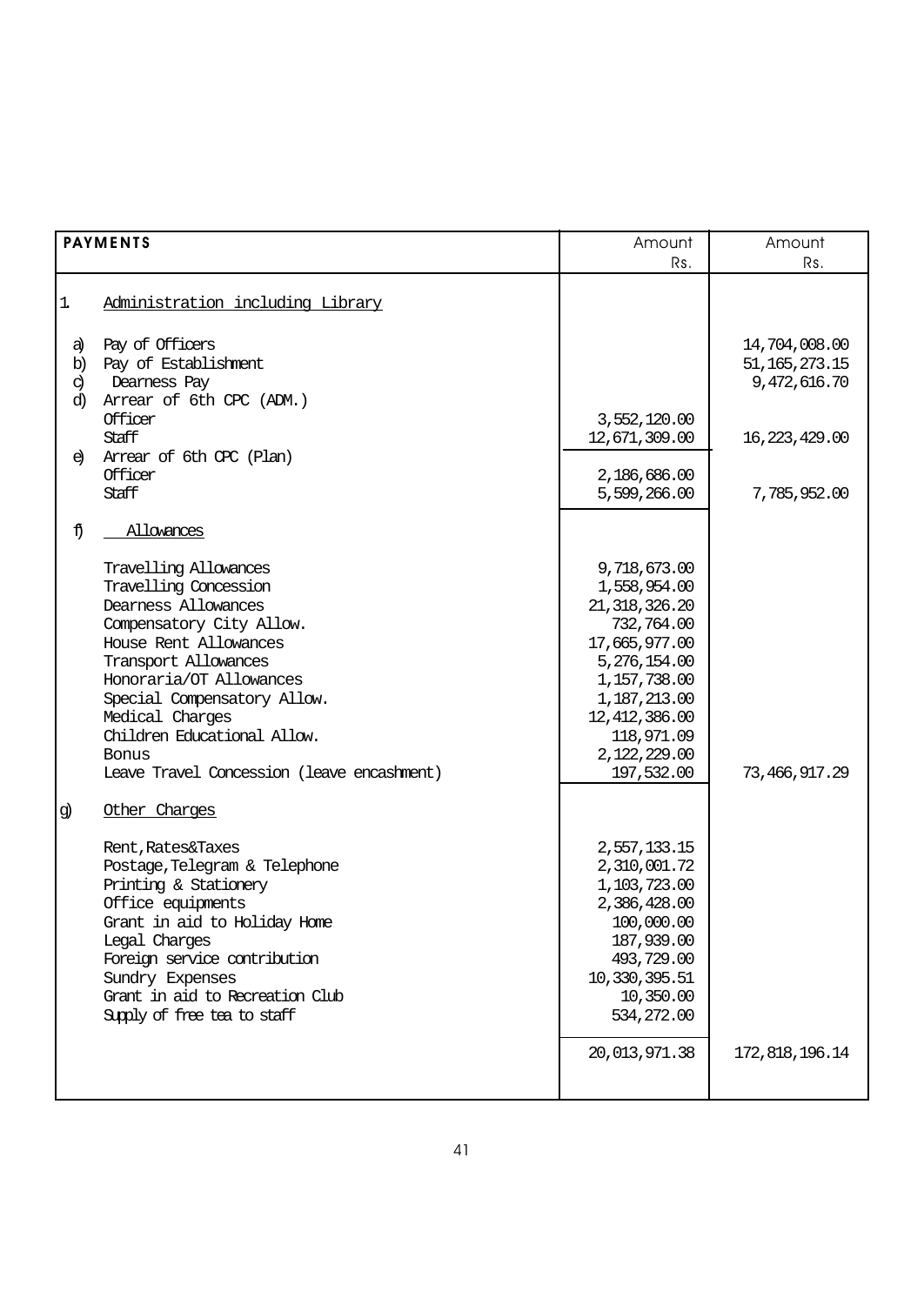|     | <b>RECEIPTS</b>                                     | Amount         | Amount           |  |
|-----|-----------------------------------------------------|----------------|------------------|--|
|     |                                                     | Rs.            | Rs.              |  |
| B/F |                                                     |                | 446,620,283.56   |  |
|     |                                                     |                |                  |  |
| 8   | Other Monies Received                               |                |                  |  |
|     |                                                     |                |                  |  |
|     | Miscellaneous Receipt                               | 4,019,410.00   |                  |  |
|     | Interest on Advance                                 | 742,031.82     |                  |  |
|     | Sale proceeds of tea                                | 3,679,426.00   | 8,440,867.82     |  |
| 9.  | Other Receipts                                      |                |                  |  |
|     |                                                     |                |                  |  |
|     | Professional Tax                                    | 804, 237.00    |                  |  |
|     | Employees' contribution to New Pension Scheme       | 568,950.00     |                  |  |
|     | Pension suspense(instant credit)                    | 19,769,273.20  |                  |  |
|     | Adj. Receipt from MDEP Scheme                       | 3,756,273.00   |                  |  |
|     | Received from MDEP, Guwahati (last year receivable) | 72,000.00      |                  |  |
|     | Received from R&D, Guwahati (last year receivable)  | 88,897.00      |                  |  |
|     | Contingent/Medical advance etc.                     | 3,101,107.50   |                  |  |
|     | Suspense Receipt (Duputationist)                    | 913,328.00     |                  |  |
|     | Undisbursed Salary & Allowances                     | 2,832,580.80   |                  |  |
|     | Advance to PPM, GPO, Kolkata, (HQ)                  | 163,173.00     |                  |  |
|     | Advance to PPM, Coonoor                             | 86,282.00      |                  |  |
|     | Earnest Money                                       | 402,259.00     |                  |  |
|     | Advance to PM, Kochi                                | 15,345.00      |                  |  |
|     | Advance to Dir. GPO. Kolkata, MMS(Licensing)        | 62,445.15      |                  |  |
|     | Advance to Dir. GPO. Kolkata, MMS(DTD)              | 29,638.10      |                  |  |
|     | General Provident Fund                              | 41,987,539.00  |                  |  |
|     | Co-operative Society                                | 8,049,386.00   |                  |  |
|     | Life Insurance Salary Savings Scheme                | 2,291,483.40   |                  |  |
|     | Income Tax                                          | 4, 247, 417.00 |                  |  |
|     | Imprest Holders a/c both cash and bank in transit   | 43,033,528.90  |                  |  |
|     | Group Savings Life Insurance Scheme                 | 1,312,070.50   |                  |  |
|     | Sale of Staff guarters                              | 1,712,798.00   |                  |  |
|     | Donation to Prime Minister Relief Fund              | 99,905.00      |                  |  |
|     | Received from R&D, Dibrugarh                        | 21,079.00      |                  |  |
|     | Recovery of advances from employees                 | 3,485,978.00   | 138,906,973.55   |  |
|     |                                                     |                |                  |  |
|     |                                                     |                |                  |  |
|     |                                                     |                |                  |  |
|     |                                                     |                |                  |  |
|     |                                                     |                | 593, 968, 124.93 |  |
|     |                                                     |                |                  |  |
|     |                                                     |                |                  |  |
|     |                                                     |                |                  |  |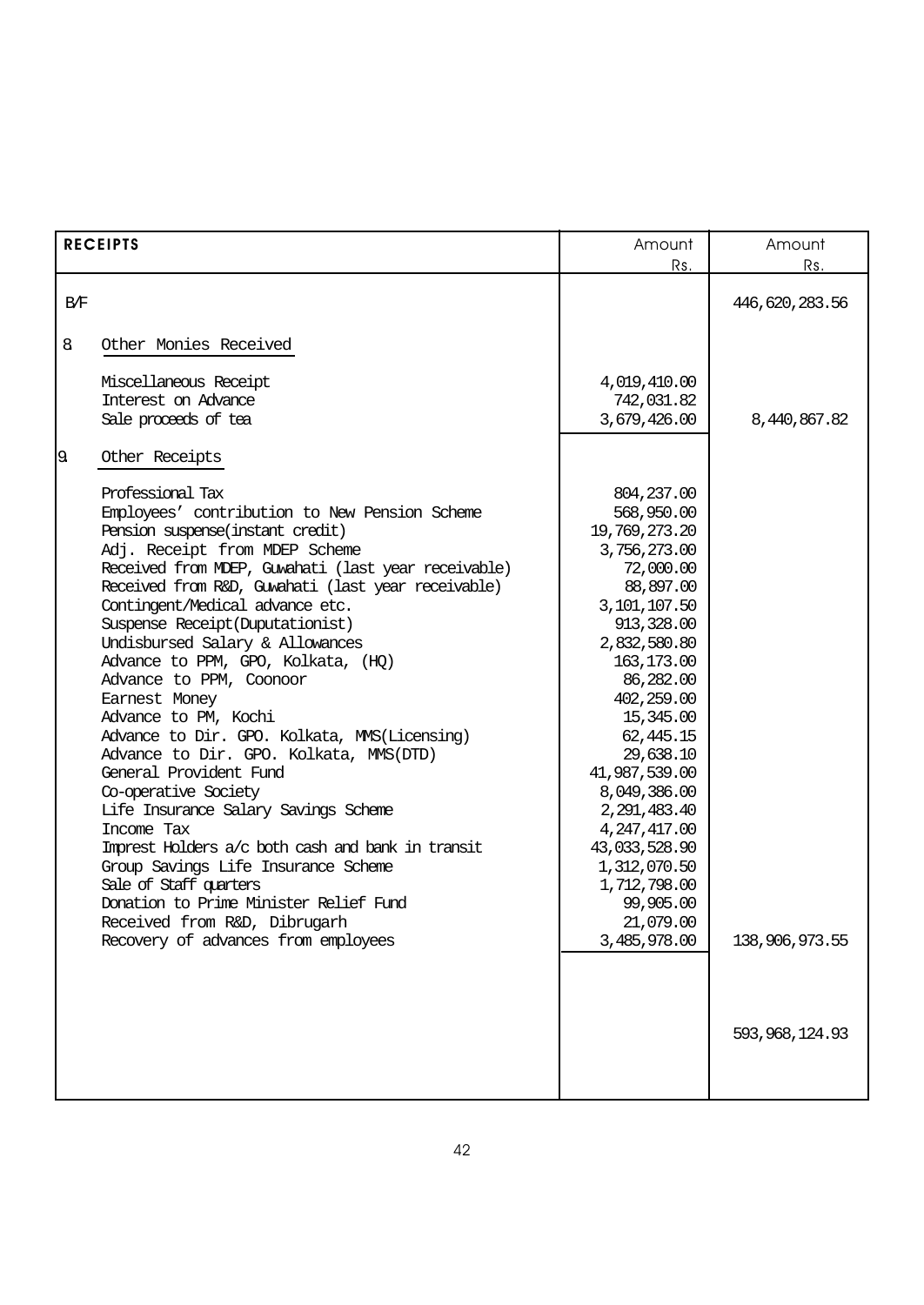| <b>PAYMENTS</b>                                                                                                                                                                                                                                                                                                                                                                                                                                                                                                                           | Amount                                                                                                                                                                                                                                                                                                         | Amount           |
|-------------------------------------------------------------------------------------------------------------------------------------------------------------------------------------------------------------------------------------------------------------------------------------------------------------------------------------------------------------------------------------------------------------------------------------------------------------------------------------------------------------------------------------------|----------------------------------------------------------------------------------------------------------------------------------------------------------------------------------------------------------------------------------------------------------------------------------------------------------------|------------------|
|                                                                                                                                                                                                                                                                                                                                                                                                                                                                                                                                           | Rs.                                                                                                                                                                                                                                                                                                            | Rs.              |
| B/F                                                                                                                                                                                                                                                                                                                                                                                                                                                                                                                                       | 20,013,971.38                                                                                                                                                                                                                                                                                                  | 172,818,196.14   |
| Maintenance/repair of Building<br>Hindi Cash Award<br>Maintenance charges for staff quarters<br>Maintenance/upkeep of machines<br>Hospitality expenses<br>Expenditure of Tea Waste control<br>Maintenance/upkeep of cars<br>Insurance<br>Liveries<br>Social security & welfare<br>Electricity & Power<br>Subsidy to Staff canteen<br>Audit Fees<br>Training<br>Advertisement<br>Water Charges<br>Implementation of official language<br>Cash equivalent to leave salary<br>Maintenance of Generator set<br>Consultancy fees<br>Crockeries | 2,063,149.50<br>1,025.00<br>2,053,032.00<br>1,183,035.00<br>1,223,229.00<br>19,236.00<br>1,106,154.00<br>243,077.05<br>520,739.00<br>252,064.00<br>4,606,528.00<br>883,904.00<br>366,003.00<br>60,000.00<br>36,020.00<br>188,486.00<br>212, 212.00<br>6,199,212.00<br>268,608.00<br>1,860,683.00<br>104,463.00 |                  |
| Library<br>Purchase of Books<br>News papers/periodicals                                                                                                                                                                                                                                                                                                                                                                                                                                                                                   | 40,251.00<br>198,191.00                                                                                                                                                                                                                                                                                        |                  |
| Total Administration including                                                                                                                                                                                                                                                                                                                                                                                                                                                                                                            |                                                                                                                                                                                                                                                                                                                | 43,703,272.93    |
| Library                                                                                                                                                                                                                                                                                                                                                                                                                                                                                                                                   |                                                                                                                                                                                                                                                                                                                | 216, 521, 469.07 |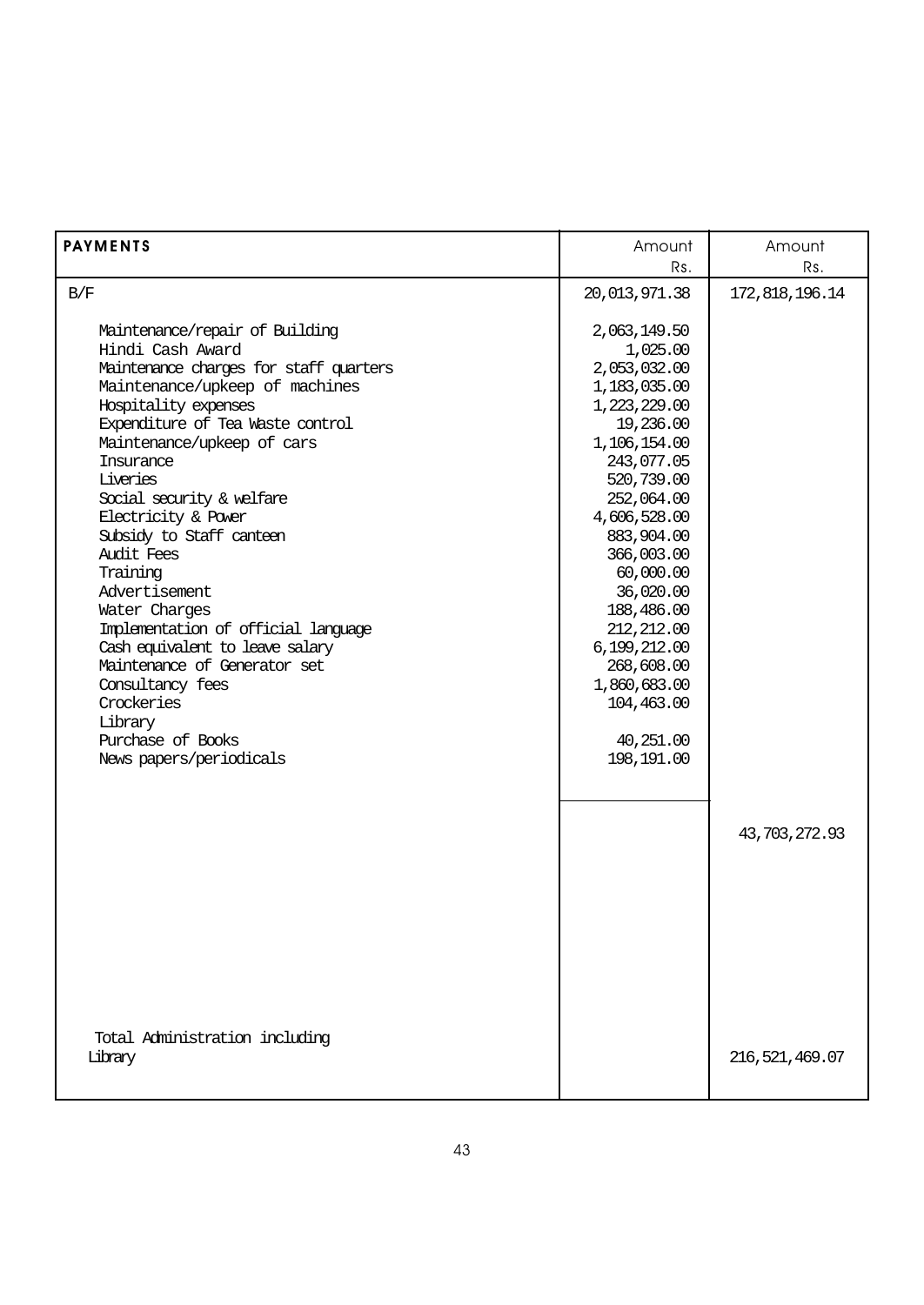| <b>RECEIPTS</b> | Amount<br>Rs. | Amount<br>Rs.    |
|-----------------|---------------|------------------|
| $\rm\,B\!/\!F$  |               | 593, 968, 124.93 |
|                 |               |                  |
|                 |               |                  |
|                 |               |                  |
|                 |               |                  |
|                 |               |                  |
|                 |               |                  |
|                 |               |                  |
|                 |               |                  |
|                 |               |                  |
|                 |               |                  |
|                 |               |                  |
|                 |               |                  |
|                 |               |                  |
|                 |               |                  |
|                 |               |                  |
|                 |               |                  |
|                 |               |                  |
|                 |               |                  |
|                 |               |                  |
|                 |               | 593, 968, 124.93 |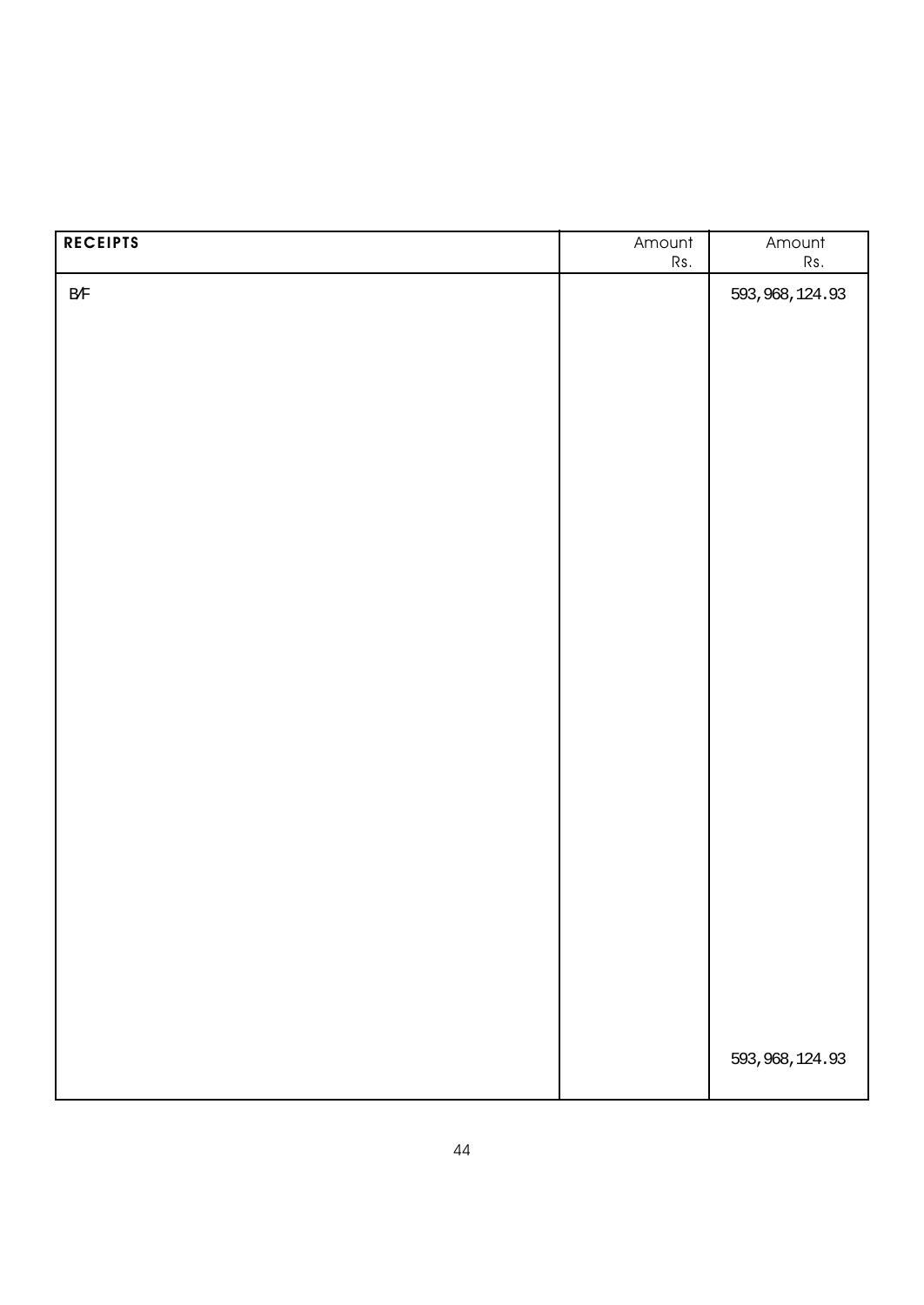| <b>PAYMENT</b>                                                                                                                                                                                                                                                                                                                                           | Amount<br>Rs.                                                                                                                                                                     | Amount<br>Rs.                              |
|----------------------------------------------------------------------------------------------------------------------------------------------------------------------------------------------------------------------------------------------------------------------------------------------------------------------------------------------------------|-----------------------------------------------------------------------------------------------------------------------------------------------------------------------------------|--------------------------------------------|
| B/F                                                                                                                                                                                                                                                                                                                                                      |                                                                                                                                                                                   | 216,521,469.07                             |
| $\mathbf{2}$<br>Tea Promotion in India                                                                                                                                                                                                                                                                                                                   |                                                                                                                                                                                   |                                            |
| Pay of Establishment<br>a)<br>Dearness Pay<br>b)<br>Arrear of 6th CPC<br>d                                                                                                                                                                                                                                                                               |                                                                                                                                                                                   | 7,088,919.00<br>982,149.00<br>2,090,585.00 |
| <u>Allowances</u><br>ď<br>Travelling Allowances<br>Travel Concession<br>Dearness Allowances<br>Compensatory city allowances<br>Transport Allowances<br>House Rent Allowances<br>Medical charges<br>Honoraria/OT allowances<br>Special compensatory allowances<br><b>Bonus</b><br>Children Educational allowances                                         | 68,921.00<br>23, 207.00<br>2, 263, 328.00<br>94,453.00<br>612, 117.00<br>2,329,114.00<br>434,055.00<br>159, 342.00<br>13,320.00<br>338,731.00<br>3,360.00                         |                                            |
| Other charges/contingencies<br>d)                                                                                                                                                                                                                                                                                                                        |                                                                                                                                                                                   | 6,339,948.00                               |
| Rent, Rates& Taxes<br>Postage, Telegram & Telephone<br>Printing & Stationery<br>Office equipments<br>Insurance<br>Sundry Expenses<br>Press & Publicity<br>Electicity & Power<br>News papers/periodicals<br>Cash equivalent to leave salary<br>Supply of free tea to staff<br>Maintenance/repair of building/Guest House<br>Maintenance/repair of Machine | 217,276.00<br>80,029.00<br>60,711.00<br>72,528.00<br>0.00<br>472,999.00<br>2,705.00<br>30,846.00<br>11,298.00<br>65,063.00<br>11,430.00<br>29,760.00<br>19,645.00<br>1,074,290.00 |                                            |
|                                                                                                                                                                                                                                                                                                                                                          |                                                                                                                                                                                   | 233,023,070.07                             |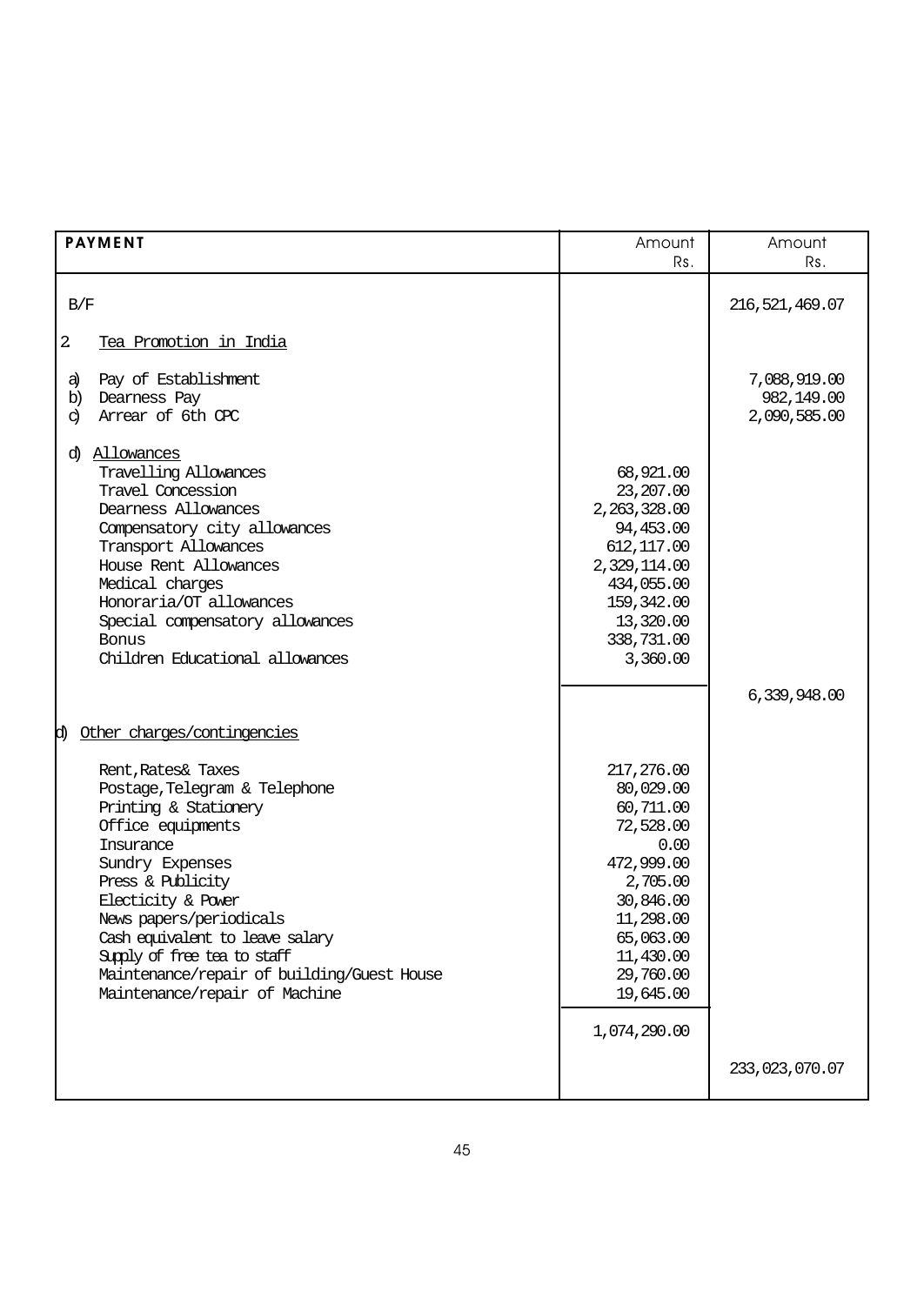| <b>RECEIPTS</b> | Amount<br>Rs. | Amount<br>$\mathsf{Rs}.$ |
|-----------------|---------------|--------------------------|
|                 |               |                          |
| $\rm\,B\!/\!F$  |               | 593, 968, 124.93         |
|                 |               |                          |
|                 |               |                          |
|                 |               |                          |
|                 |               |                          |
|                 |               |                          |
|                 |               |                          |
|                 |               |                          |
|                 |               |                          |
|                 |               |                          |
|                 |               |                          |
|                 |               |                          |
|                 |               |                          |
|                 |               |                          |
|                 |               |                          |
|                 |               |                          |
|                 |               |                          |
|                 |               |                          |
|                 |               |                          |
|                 |               |                          |
|                 |               |                          |
|                 |               |                          |
|                 |               |                          |
|                 |               |                          |
|                 |               |                          |
|                 |               | 593, 968, 124.93         |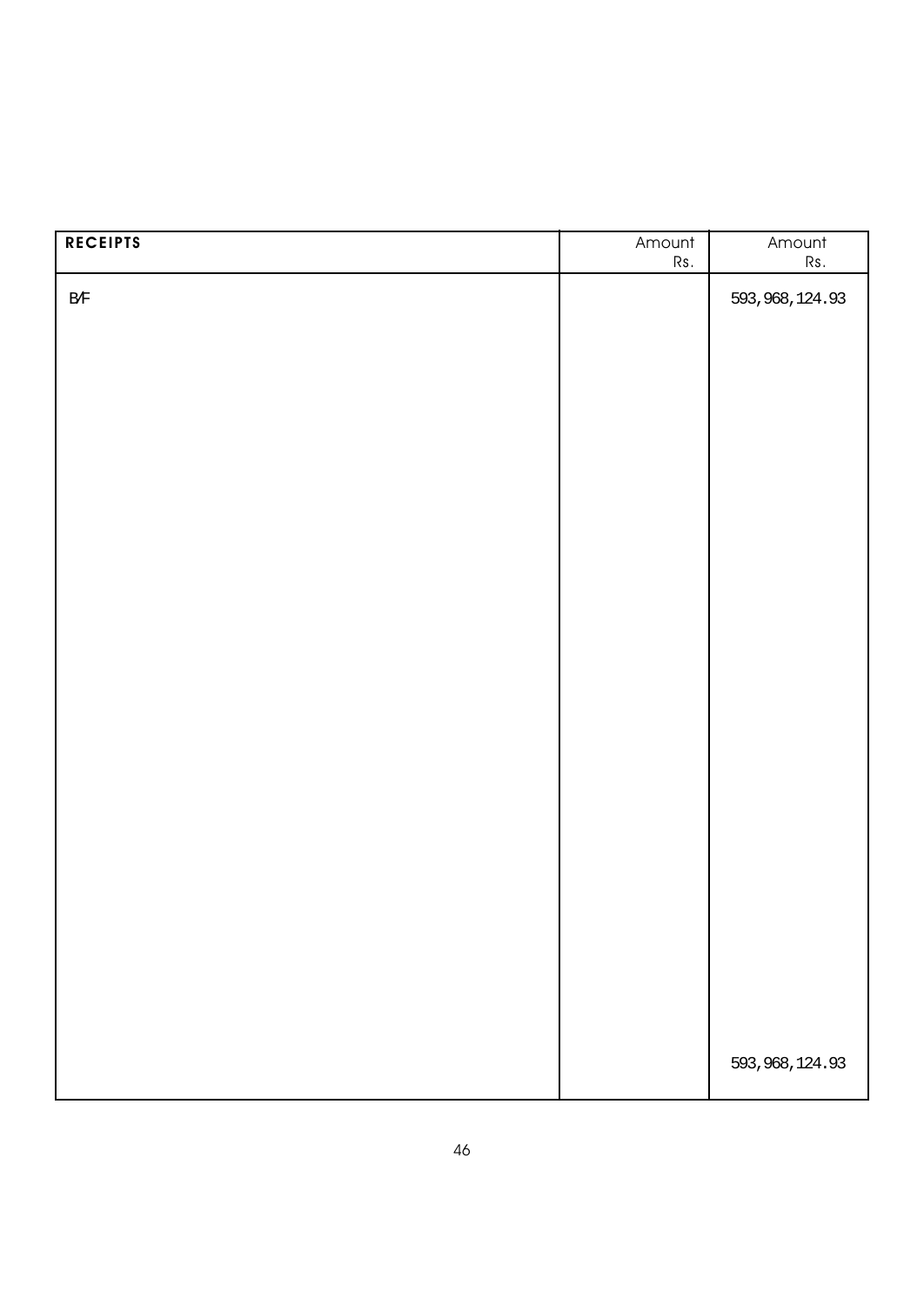| <b>PAYMENTS</b>                                                                                                                                                                                | Amount<br>Rs.                                                                                  | Amount<br>Rs.    |
|------------------------------------------------------------------------------------------------------------------------------------------------------------------------------------------------|------------------------------------------------------------------------------------------------|------------------|
| B/F                                                                                                                                                                                            | 1,074,290.00                                                                                   | 233,023,070.07   |
| Tea Buffet, Udyog Bhawan<br>Tea Bar, Yojana Bhawan<br>Tea Bar, Parliament House<br>Tea Buffet, Ministry of Finance<br>Tea Nook, Tinumalai<br>Tea Kiosk, Chennai<br>Tea Center, CMBT, Koyembedu | 805,680.00<br>221,053.00<br>258,187.00<br>674,044.00<br>385,049.00<br>289,910.00<br>394,125.00 | 4,102,338.00     |
| Total Tea Promotion in India                                                                                                                                                                   |                                                                                                | 20,603,939.00    |
| Tea Promotion outside India<br>3.                                                                                                                                                              |                                                                                                |                  |
| Pay of officers<br>a)                                                                                                                                                                          | 396,153.00                                                                                     |                  |
| b)<br>Deamess Pay                                                                                                                                                                              | 208,943.00                                                                                     |                  |
| Allowances<br>d)                                                                                                                                                                               | 3,463,741.00                                                                                   |                  |
| Total : Tea Promotion outside India                                                                                                                                                            |                                                                                                | 4,068,837.00     |
|                                                                                                                                                                                                |                                                                                                | 241, 194, 245.07 |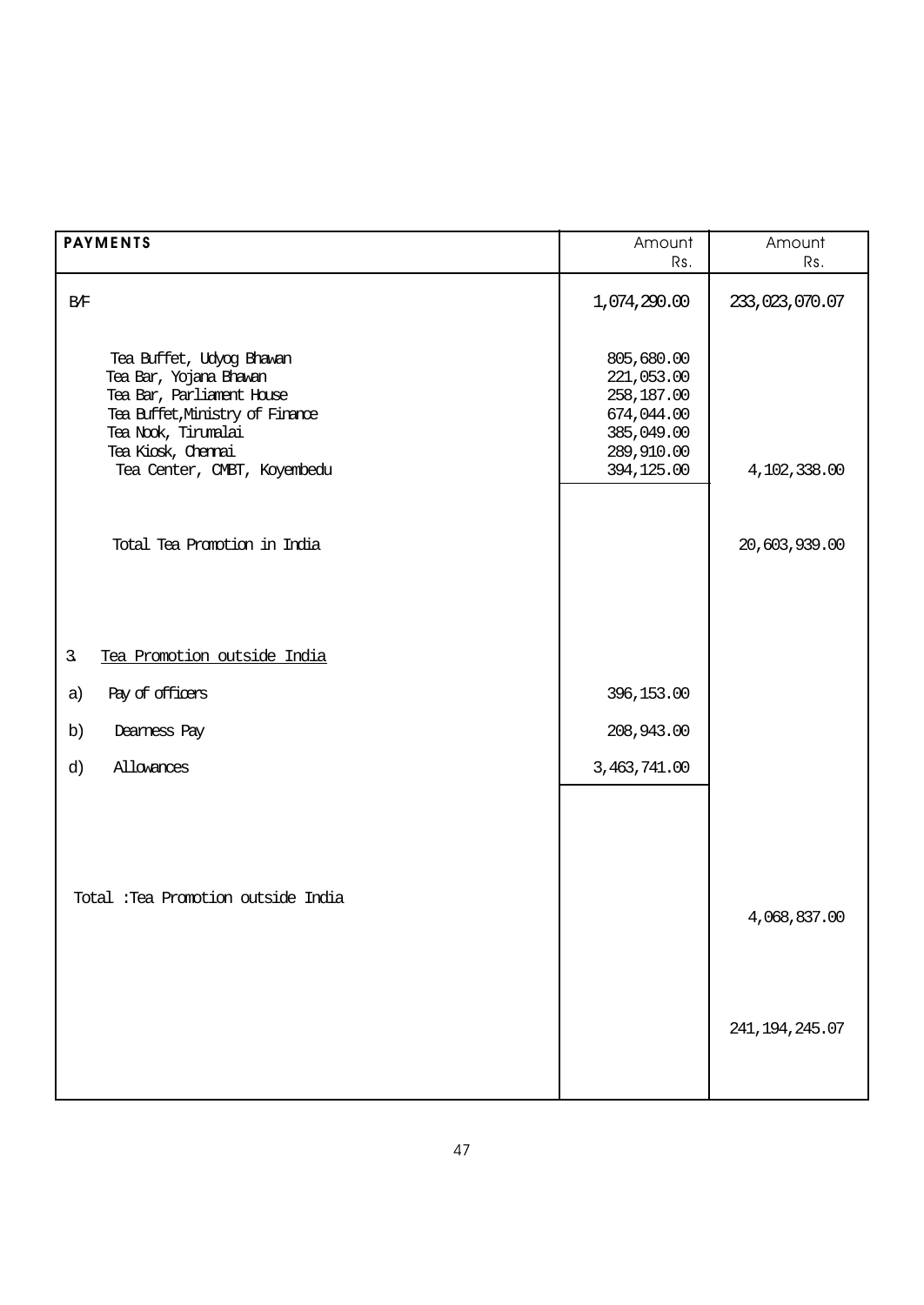| <b>RECEIPTS</b> | Amount<br>Rs. | Amount<br>Rs.    |
|-----------------|---------------|------------------|
| $\rm\,B\!/\!F$  |               | 593, 968, 124.93 |
|                 |               |                  |
|                 |               |                  |
|                 |               |                  |
|                 |               |                  |
|                 |               |                  |
|                 |               |                  |
|                 |               |                  |
|                 |               |                  |
|                 |               |                  |
|                 |               |                  |
|                 |               |                  |
|                 |               |                  |
|                 |               |                  |
|                 |               |                  |
|                 |               |                  |
|                 |               |                  |
|                 |               |                  |
|                 |               |                  |
|                 |               |                  |
|                 |               |                  |
|                 |               | 593, 968, 124.93 |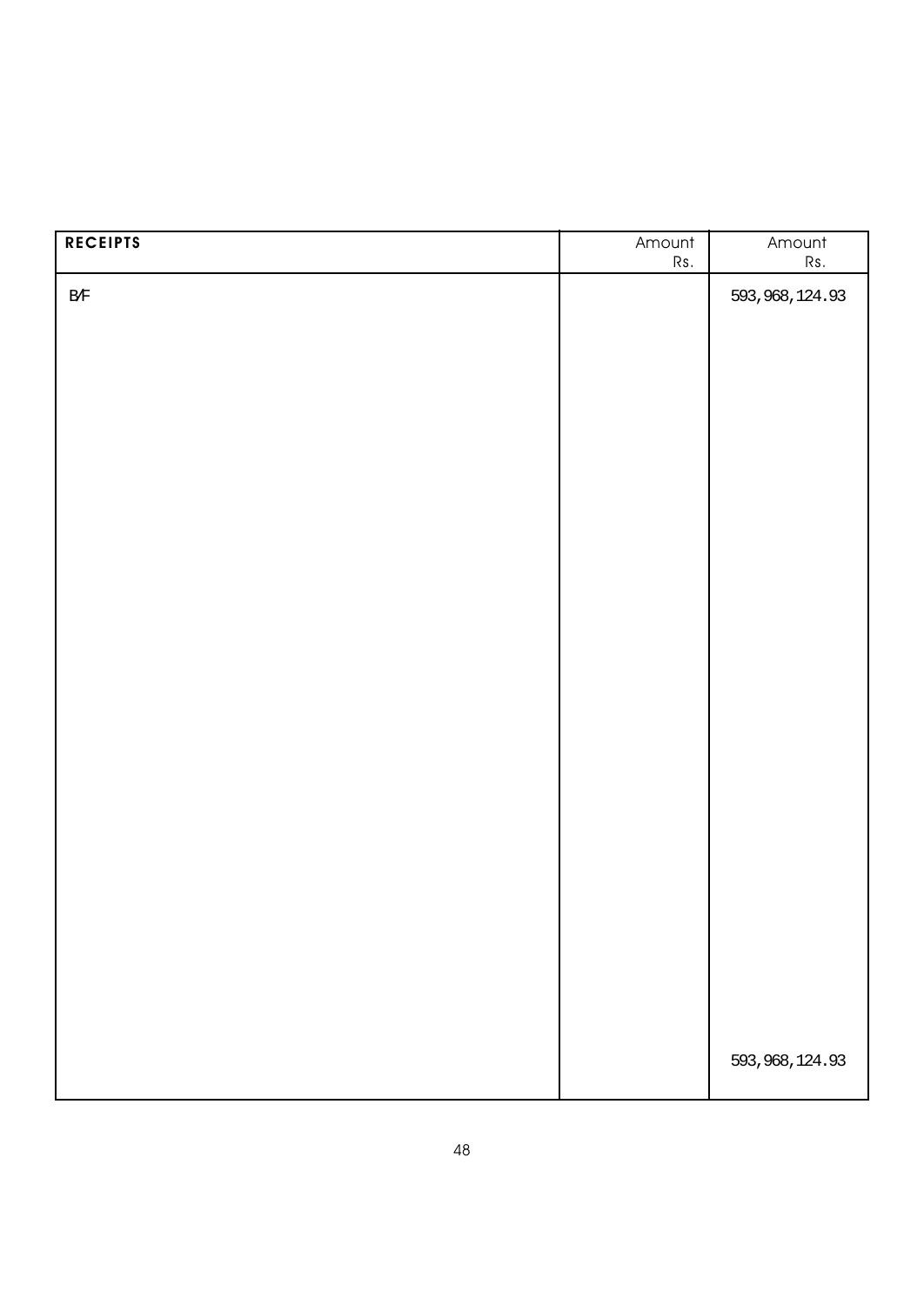|     | <b>PAYMENTS</b>                                                                                                                                                                                                                                                                                                                 | Amount<br>Rs.                                                                                                                                                     | Amount<br>Rs.     |
|-----|---------------------------------------------------------------------------------------------------------------------------------------------------------------------------------------------------------------------------------------------------------------------------------------------------------------------------------|-------------------------------------------------------------------------------------------------------------------------------------------------------------------|-------------------|
|     | B/F                                                                                                                                                                                                                                                                                                                             |                                                                                                                                                                   | 241, 194, 245.07  |
| 4.  | Advance to employees                                                                                                                                                                                                                                                                                                            |                                                                                                                                                                   | 2,184,404.00      |
| 5.  | Works                                                                                                                                                                                                                                                                                                                           |                                                                                                                                                                   | 913,240.00        |
| б.  | Pension                                                                                                                                                                                                                                                                                                                         |                                                                                                                                                                   | 80,684,936.20     |
| 7.  | Pension arrear of 6th CPC                                                                                                                                                                                                                                                                                                       |                                                                                                                                                                   | 6,175,777.00      |
| 8.  | Repayment of loan to:                                                                                                                                                                                                                                                                                                           |                                                                                                                                                                   |                   |
|     | Research & Development Scheme<br>Market Promotion Scheme<br>Human Resource Development Scheme<br>Loan Corpus Fund                                                                                                                                                                                                               | 10,000,000.00<br>13,000,000.00<br>3,500,000.00<br>70,000,000.00                                                                                                   | 96,500,000.00     |
| 9.  | Employer's contribution to New Pension<br>Scheme                                                                                                                                                                                                                                                                                |                                                                                                                                                                   | 561,626.00        |
| 10. | Other Payments                                                                                                                                                                                                                                                                                                                  |                                                                                                                                                                   |                   |
|     | Professional Tax<br>Employees contribution transferred<br>to New Pension scheme<br>Pension Suspense(instant cr.)<br>Adj. Payment to MDEP Scheme<br>Contingent/Medical adv.etc.<br>Suspense Receipt (Deputationist)<br>Undisbursed Salary&Allowances<br>Advance to PPM, GPO, Kol(HQ)<br>Advance to PPM, Coonoor<br>Earnest Money | 797,177.00<br>563,288.00<br>24,600,000.00<br>3,813,412.00<br>3,850,998.00<br>985,191.00<br>2,716,482.90<br>160,000.00<br>90,000.00<br>319,900.00<br>37,896,448.90 |                   |
|     |                                                                                                                                                                                                                                                                                                                                 |                                                                                                                                                                   | 428, 214, 228. 27 |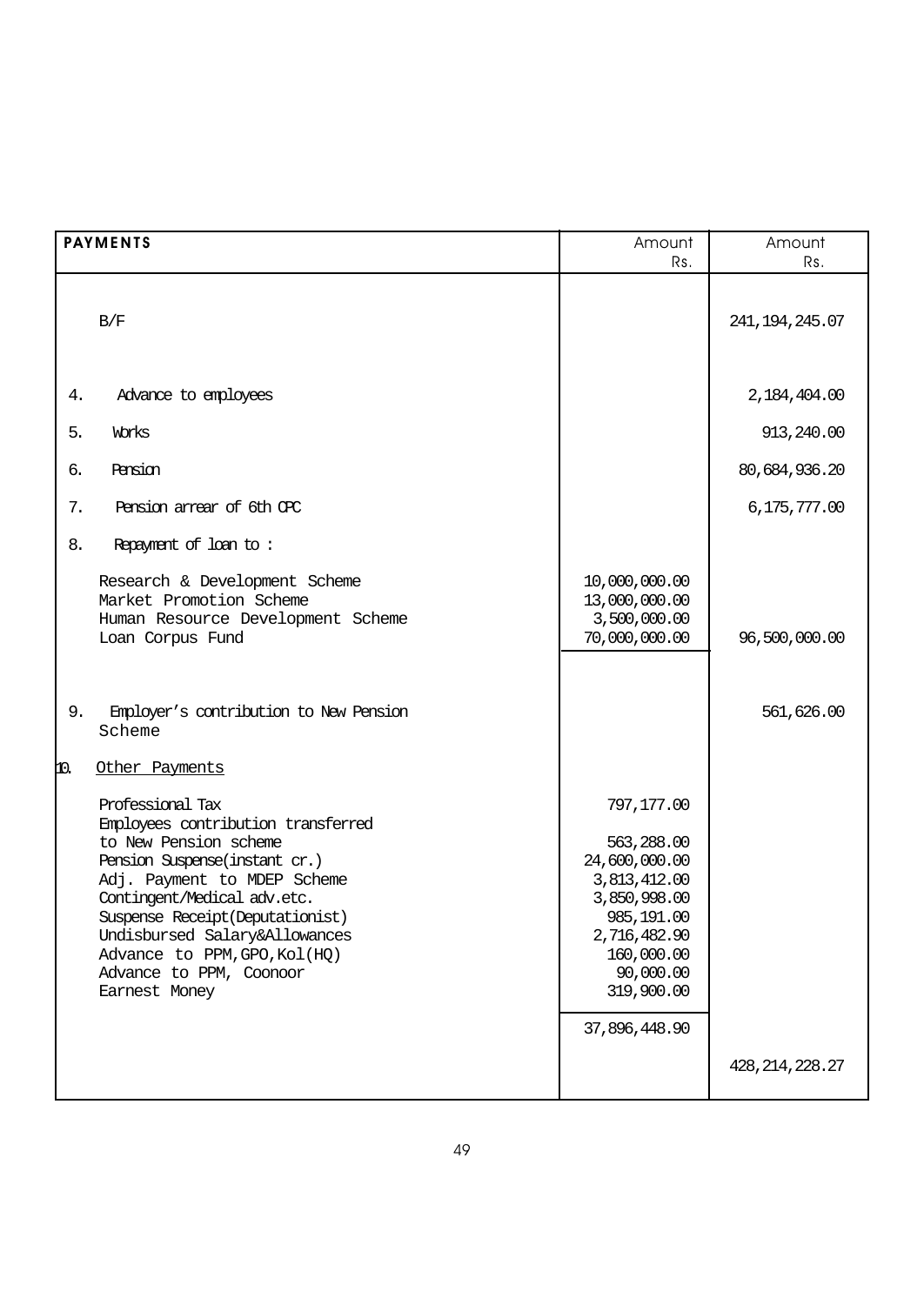| <b>RECEIPTS</b> | Amount<br>Rs. | Amount<br>Rs.    |
|-----------------|---------------|------------------|
| $\rm\,B\!/\!F$  |               | 593, 968, 124.93 |
|                 |               |                  |
|                 |               |                  |
|                 |               |                  |
|                 |               |                  |
|                 |               |                  |
|                 |               |                  |
|                 |               |                  |
|                 |               |                  |
|                 |               |                  |
|                 |               |                  |
|                 |               |                  |
|                 |               |                  |
|                 |               |                  |
|                 |               |                  |
|                 |               |                  |
|                 |               |                  |
|                 |               | 593, 968, 124.93 |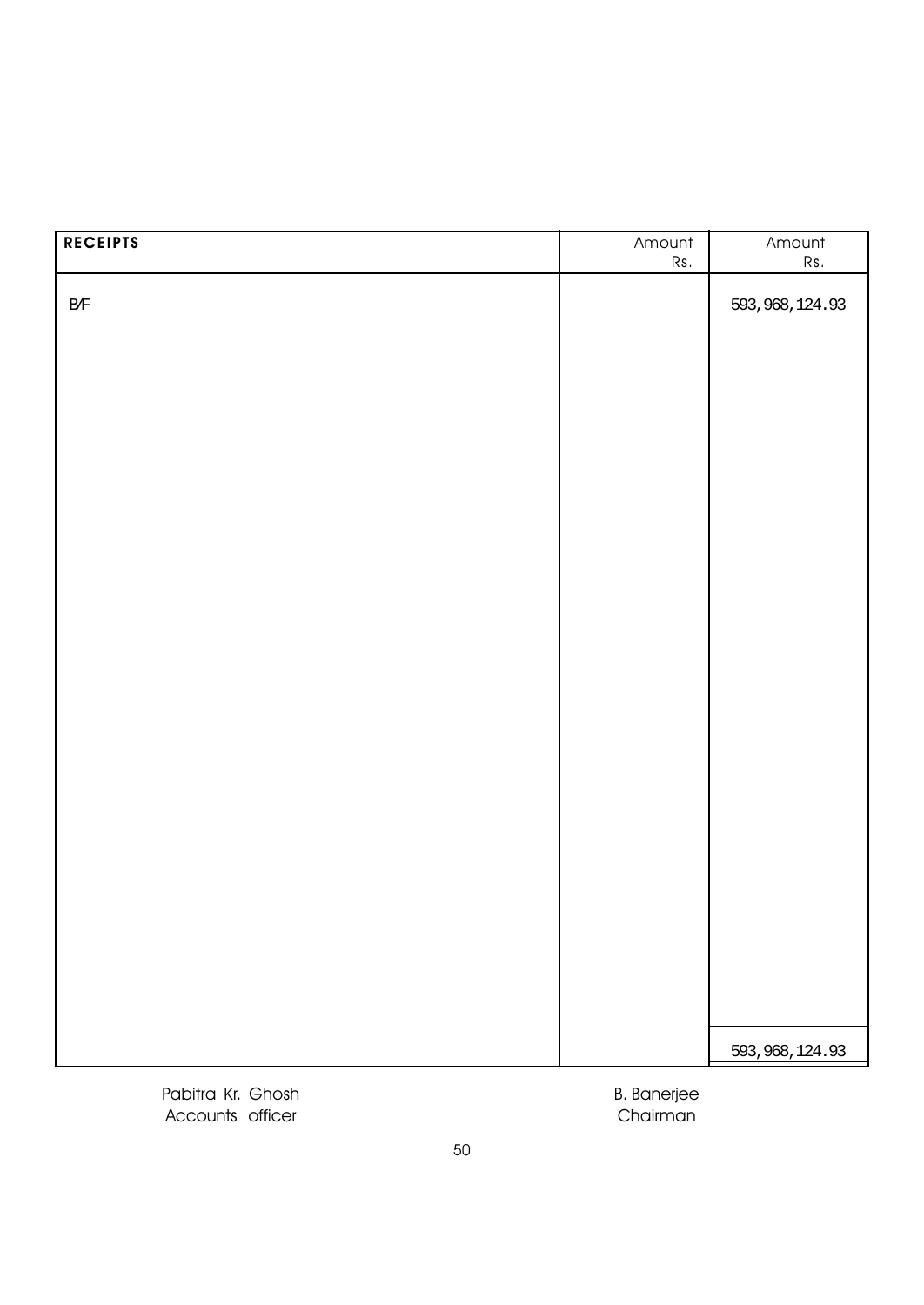| <b>PAYMENTS</b>                                                                                                                                                                                                                                                                                                                                                                                                              | Amount                                                                                                                                                                                      | Amount            |
|------------------------------------------------------------------------------------------------------------------------------------------------------------------------------------------------------------------------------------------------------------------------------------------------------------------------------------------------------------------------------------------------------------------------------|---------------------------------------------------------------------------------------------------------------------------------------------------------------------------------------------|-------------------|
|                                                                                                                                                                                                                                                                                                                                                                                                                              | Rs.                                                                                                                                                                                         | Rs.               |
| B/F                                                                                                                                                                                                                                                                                                                                                                                                                          | 37,896,448.90                                                                                                                                                                               | 428, 214, 228. 27 |
| Advance to PM Kochi<br>Advance to Dir.GPO.Kol, MMS(Lic)<br>Advance to Dir.GPO.Kol, MMS(DTD)<br>General Provident Fund<br>Payment to R&D(Kurseong)<br>Payment to MDEP (Guwahati)<br>Co-operative Society<br>Life Insurance Salary saving scheme<br>Income Tax<br>Imprest Holders a/c both cash &<br>Bank in transit<br>Group saving life insurance scheme<br>Rent Advance (Chennai)<br>Donation to Prime Minister Relief Fund | 16,824.00<br>53,040.00<br>30,000.00<br>41,895,277.00<br>122,434.00<br>97,185.00<br>8,089,679.00<br>2,295,944.30<br>4,184,840.00<br>41,689,055.00<br>1,298,110.00<br>200,000.00<br>99,895.00 | 137,968,732.20    |
| Closing Balances<br>12.                                                                                                                                                                                                                                                                                                                                                                                                      |                                                                                                                                                                                             |                   |
| Cash in hand<br>Cash at Corporation Bank, Kolkata<br>Cash at Central Bank(1), Kolkata<br>Cash at Central Bank(2), Kolkata<br>Cash at State Bank, Kolkata<br>Cash at State Bank, Kochi(Lic)<br>Cash at State Bank, Guwahati (Lic)<br>Cash at Andhra Bank, Kol, (DCTM)<br>Cash at UBI, Kolkata<br>Cash at UCO Bank, Coonoor(Lic)<br>Cash with DTPs/EI abroad office                                                            | 319,499.04<br>1,169,871.25<br>374,136.06<br>3,009,606.29<br>20,020,172.99<br>8,450.00<br>21,000.00<br>761,733.64<br>2,082,126.19<br>18,569.00<br>0.00                                       | 27,785,164.46     |
|                                                                                                                                                                                                                                                                                                                                                                                                                              |                                                                                                                                                                                             | 593, 968, 124.93  |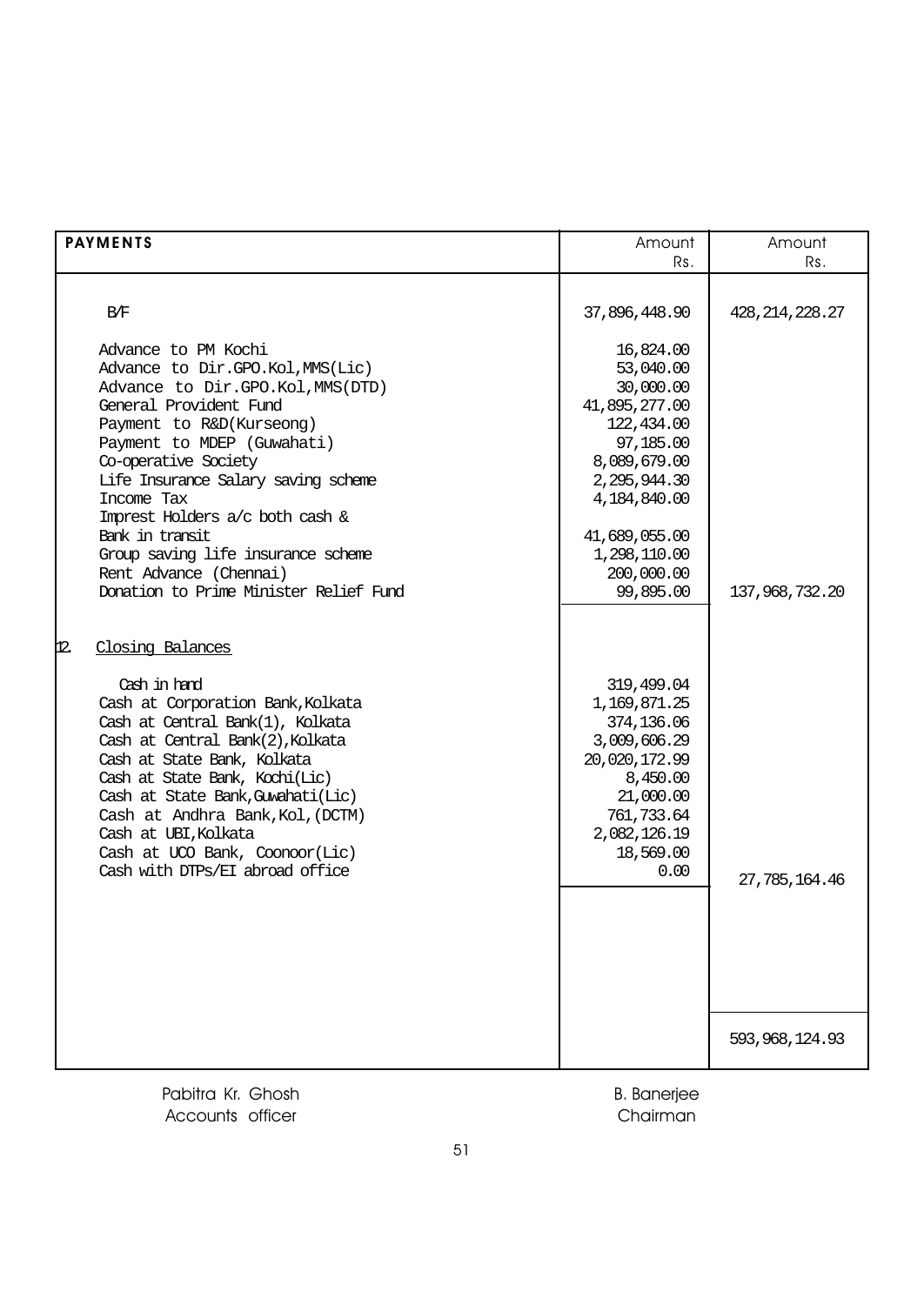#### EXPENDITURE (NON-PLAN) 2008-09 ESTABLISHMENT EXPENSES (RECEIPT & PAYMENT A/C) CONSOLIDATED R & P A/c

| Account Head                               | Salaries & wages | Allowances & Bonus |
|--------------------------------------------|------------------|--------------------|
| Pay of Officers                            | 15,100,161.00    |                    |
| Arrear of 6th CPC                          | 5,738,806.00     |                    |
| Pay of Establishment                       | 58, 254, 192. 15 |                    |
| Arrear of 6th CPC                          | 20, 361, 160.00  |                    |
| Dearness Pay                               | 10,663,708.70    |                    |
| Travelling Concession                      |                  |                    |
| Dearness Allowances                        |                  | 23,581,654.20      |
| Compensatory City Allow.                   |                  | 827, 217.00        |
| House Rent Allowances                      |                  | 19,995,091.00      |
| Transport Allowances                       |                  | 5,888,271.00       |
| Special Compensatory All.                  |                  | 1,200,533.00       |
| Children Education Allow.                  |                  | 122, 331.09        |
| Honoraria/OT Allowances                    |                  | 1,317,080.00       |
| Bonus                                      |                  | 2,460,960.00       |
| Leave Travel concession (leave encashment) |                  | 197,532.00         |
| Foreign Allowances                         |                  | 3,463,741.00       |
| Medical Charges                            |                  |                    |
| Grant in aid to Recreation Club            |                  |                    |
| Supply of free tea to staff                |                  |                    |
| Subsidy to Staff canteen                   |                  |                    |
| Social Security & welfare                  |                  |                    |
| Incentive for voluntary family welfare     |                  |                    |
| Cash equivalent to leave salary            |                  |                    |
| Foreign service contribution               |                  |                    |
| Employers contribution to New Pension      |                  |                    |
| Pension                                    |                  |                    |
| Arrear of 6th CPC Pension                  |                  |                    |
| Liveries                                   |                  |                    |
| Grant in aid to Holiday Home               |                  |                    |
|                                            | 110, 118, 027.85 | 59,054,410.29      |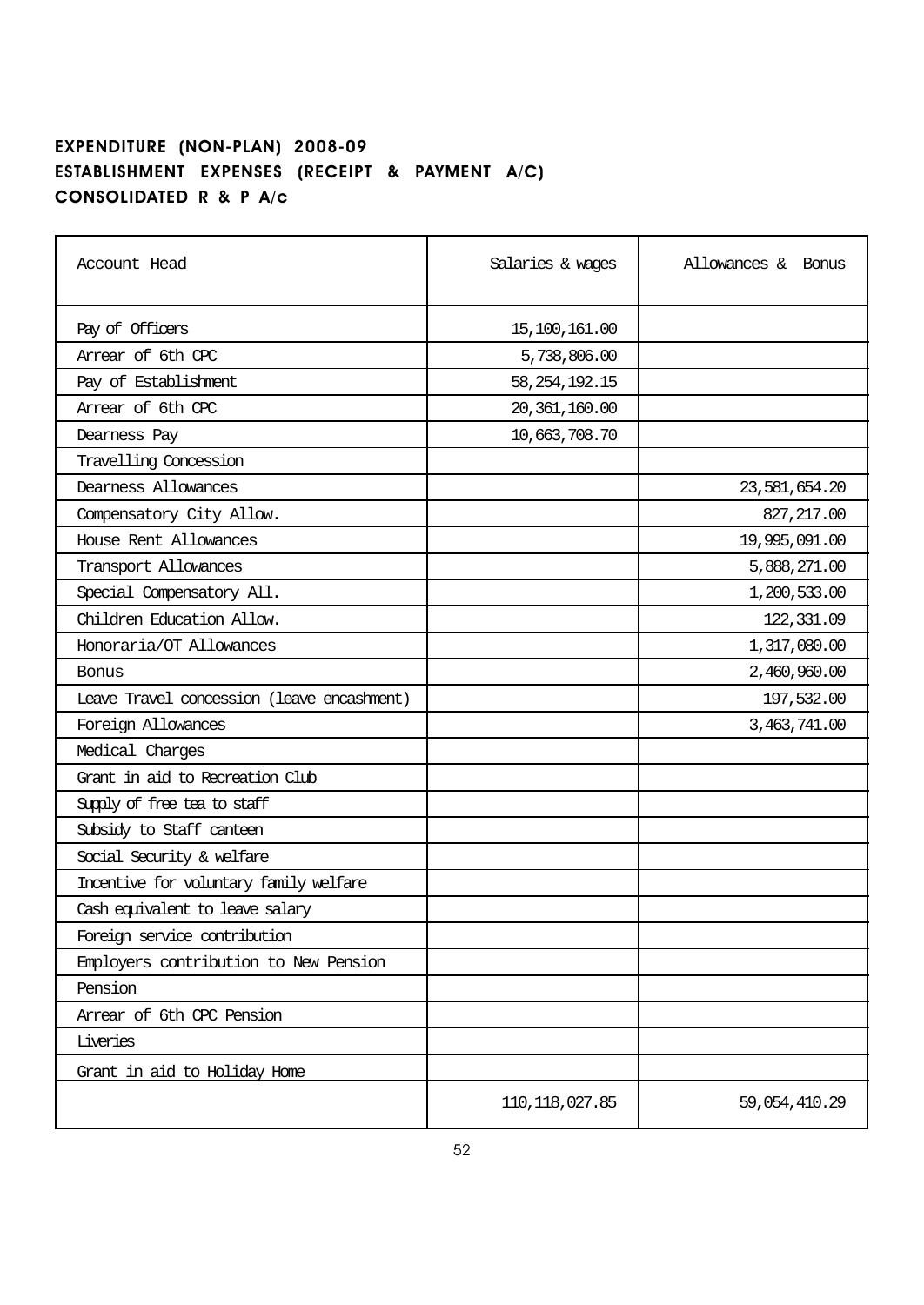| Contribution to<br>other funds | Staff Welfare<br>Expenses | Terminal<br><b>Benefit</b>      | Total          |
|--------------------------------|---------------------------|---------------------------------|----------------|
|                                |                           |                                 |                |
|                                |                           |                                 |                |
|                                |                           |                                 |                |
|                                |                           |                                 |                |
|                                | 1,582,161.00              |                                 |                |
|                                |                           |                                 |                |
|                                |                           |                                 |                |
|                                |                           |                                 |                |
|                                |                           |                                 |                |
|                                |                           |                                 |                |
|                                |                           |                                 |                |
|                                |                           |                                 |                |
|                                |                           |                                 |                |
|                                |                           |                                 |                |
|                                |                           |                                 |                |
|                                |                           |                                 |                |
|                                | 12,846,441.00             |                                 |                |
|                                | 10,350.00                 |                                 |                |
|                                | 545,702.00                |                                 |                |
|                                | 883,904.00                |                                 |                |
|                                | 252,064.00                |                                 |                |
|                                | 0.00                      |                                 |                |
| 493,729.00                     |                           | 6,264,275.00                    |                |
| 561,626.00                     |                           |                                 |                |
|                                |                           |                                 |                |
|                                |                           | 80,684,936.20<br>6, 175, 777.00 |                |
|                                | 520,739.00                |                                 |                |
|                                | 100,000.00                |                                 |                |
| 1,055,355.00                   | 16,741,361.00             | 93, 124, 988. 20                | 280,094,142.34 |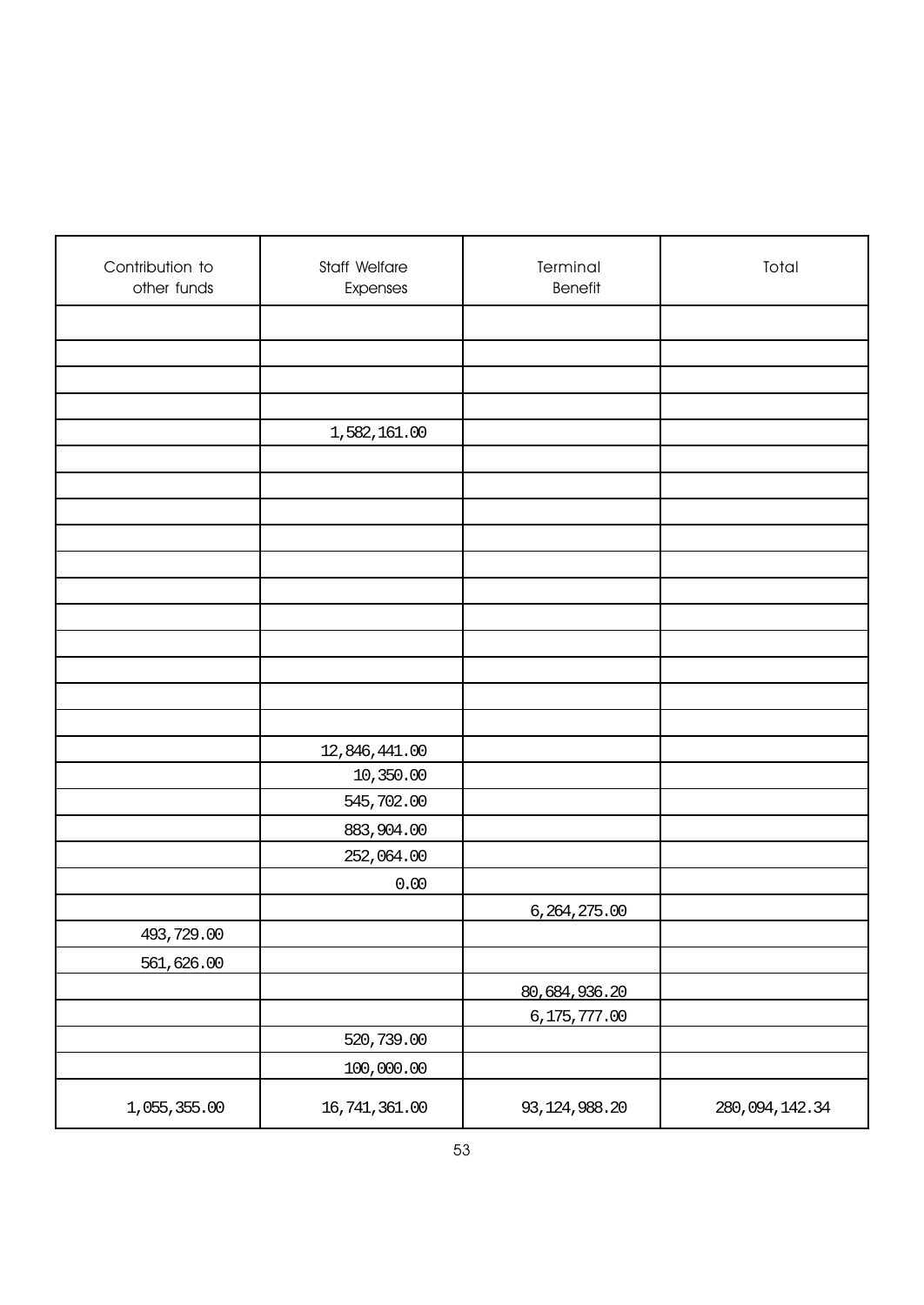### TEA BOARD TEA FUND ACCOUNT INCOME & EXPENDITURE ACCOUNT FOR THE YEAR 2008-09

| EXPENDITURE             | As on 31.03.2008<br>Rs. | As on 31.03.2009<br>Rs. |
|-------------------------|-------------------------|-------------------------|
| Establishment Expenses  | 144, 372, 383.40        | 290, 839, 128.34        |
| Administrative Expenses | 54, 579, 540.05         | 48, 363, 222.93         |
| Depreciation            | 3,744,107.39            | 4,671,747.05            |
|                         |                         |                         |
|                         |                         |                         |
|                         |                         |                         |
|                         |                         |                         |
|                         |                         |                         |
|                         |                         |                         |
|                         |                         |                         |
|                         |                         |                         |
|                         |                         |                         |
|                         |                         |                         |
|                         |                         |                         |
|                         |                         |                         |
|                         | 202,696,030.84          | 343, 874, 098.32        |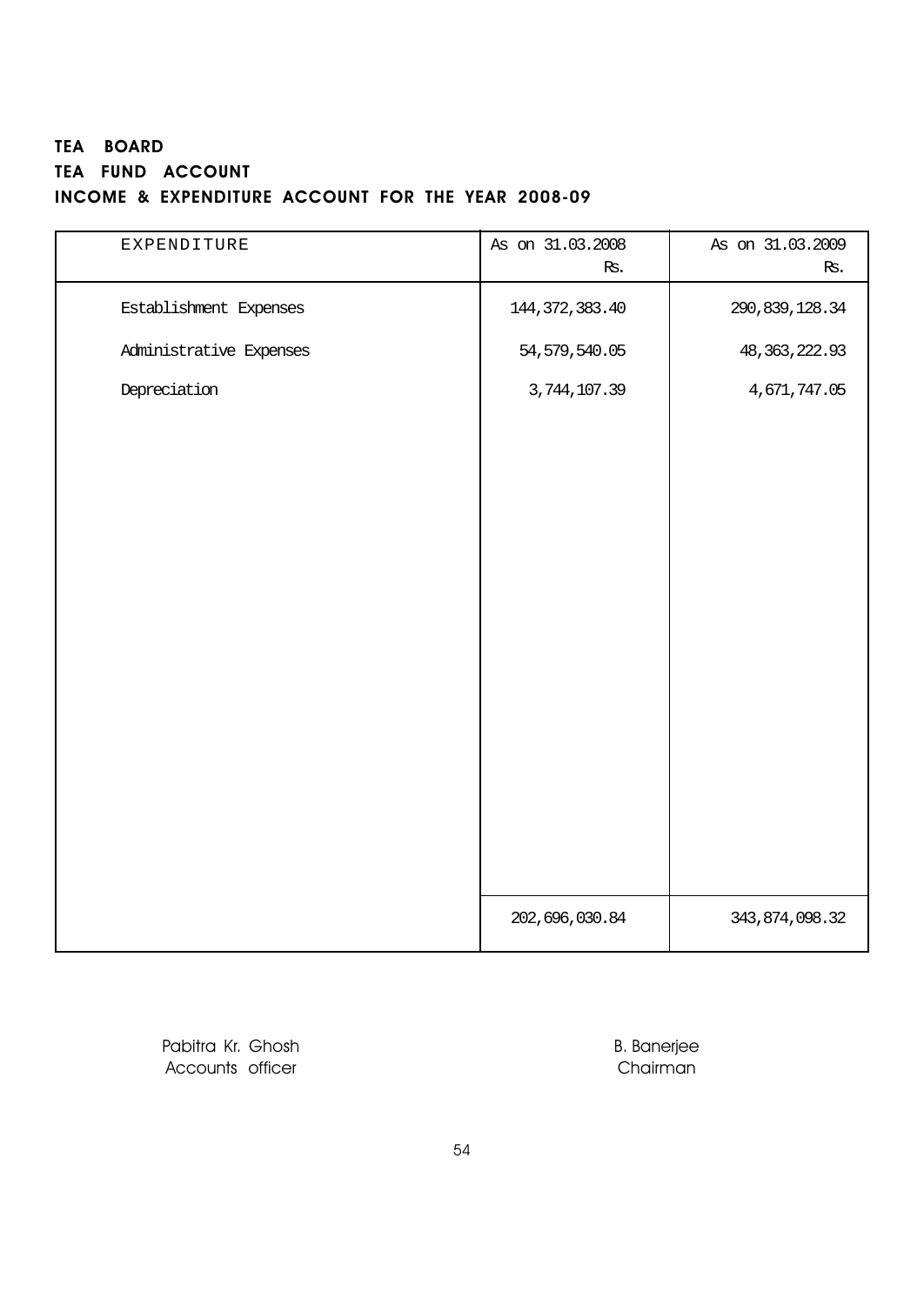| <b>INCOME</b>                               | As on 31.03.2008 | As on 31.03.2009 |
|---------------------------------------------|------------------|------------------|
|                                             | Rs.              | Rs.              |
| Money received under section                |                  |                  |
| 26 of Tea Act                               | 187,500,000.00   | 218,600,000.00   |
| Less: capital purchases                     | 1,007,255.91     | 1,864,638.00     |
|                                             | 186,492,744.09   | 216,735,362.00   |
| Add: Operating cost received from Plan Fund |                  | 100,263,000.00   |
|                                             |                  | 316,998,362.00   |
|                                             |                  |                  |
| Fees on Licenses/TMCO                       | 1,386,950.00     | 1,008,050.00     |
| Registration fees realized on a/c of HACCP  | 65,000.00        | 0.00             |
| Registration fees realized on A/c of DCTM   | 284,673.00       | 729,885.00       |
| <b>Other Receipts</b>                       | 7,948,691.08     | 9,354,750.02     |
| Profit on sale of Assets                    | 5,391,973.97     | 1,537,593.00     |
| Excess of Expenditure over Income           | 1,125,998.70     | 14,245,458.30    |
|                                             |                  |                  |
|                                             |                  |                  |
|                                             |                  |                  |
|                                             |                  |                  |
|                                             |                  |                  |
|                                             |                  |                  |
|                                             |                  |                  |
|                                             |                  |                  |
|                                             |                  |                  |
|                                             | 202,696,030.84   | 343,874,098.32   |
|                                             |                  |                  |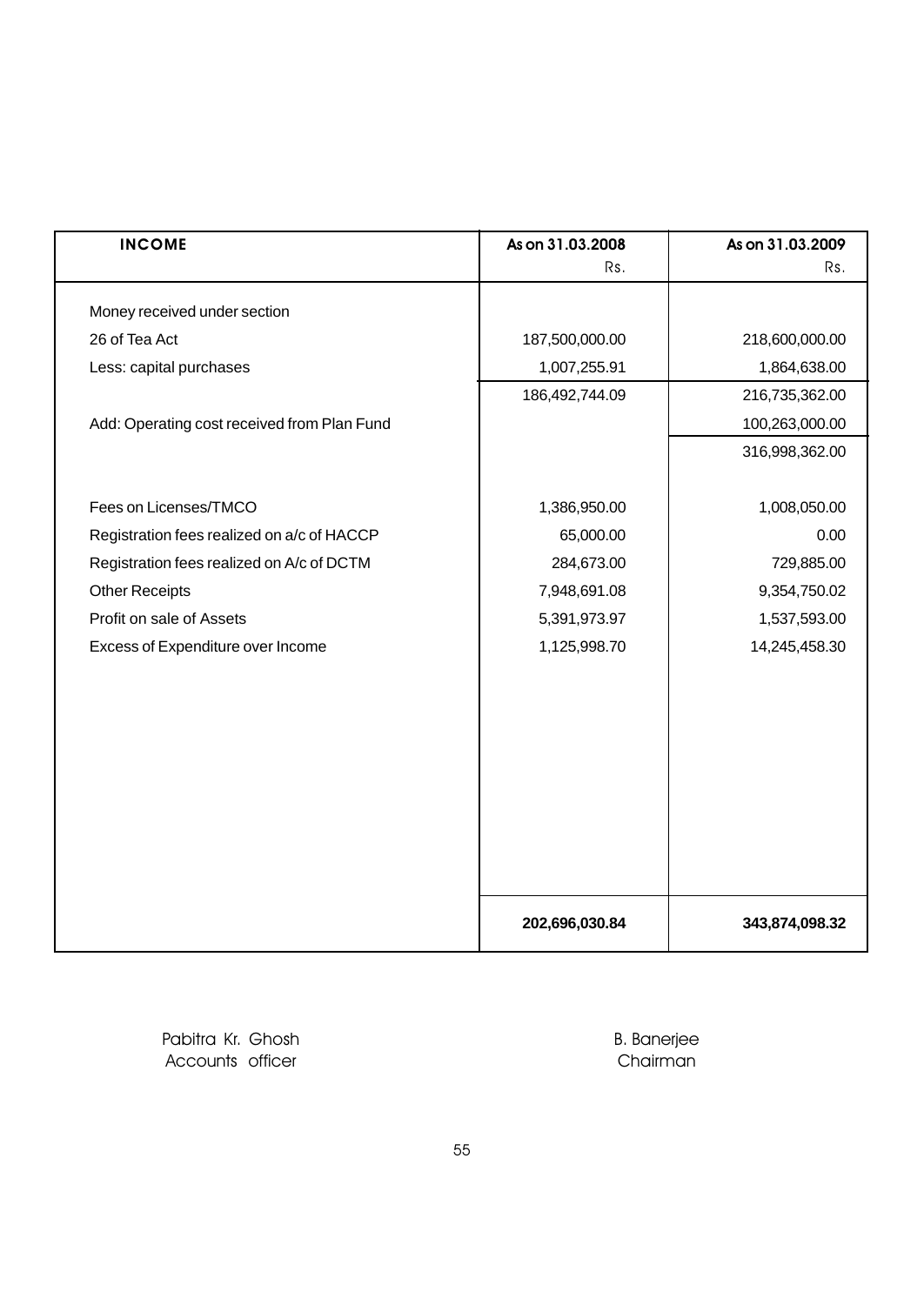# EXPENDITURE (NON-PLAN) 2008-09 ESTABLISHMENT EXPENSES (Income & Expenditure A/C)

| Account Head                                     | Salaries & wages | Allowances & Bonus |
|--------------------------------------------------|------------------|--------------------|
| Pay of Officers & staff including 6th CPC Arrear | 113, 303, 173.85 |                    |
| Allowances                                       |                  | 61,100,783.29      |
| Travelling concession                            |                  |                    |
| Medical Charges                                  |                  |                    |
| Grant in aid to Recreation Club                  |                  |                    |
| Supply of free tea to staff                      |                  |                    |
| Subsidy to Staff canteen                         |                  |                    |
| Social Security & welfare                        |                  |                    |
| Incentive for voluntary family welfare           |                  |                    |
| Cash equivalent to leave salary                  |                  |                    |
| Foreign service contribution                     |                  |                    |
| Pension                                          |                  |                    |
| Arrear of 6th CPC                                |                  |                    |
| Liveries                                         |                  |                    |
| Grant in aid to Holiday Home                     |                  |                    |
| Employers' contribution to New pension           |                  |                    |
| Employers' contribution to New pension(payable)  |                  |                    |
|                                                  |                  |                    |
| TOTAL                                            | 113, 303, 173.85 | 61,100,783.29      |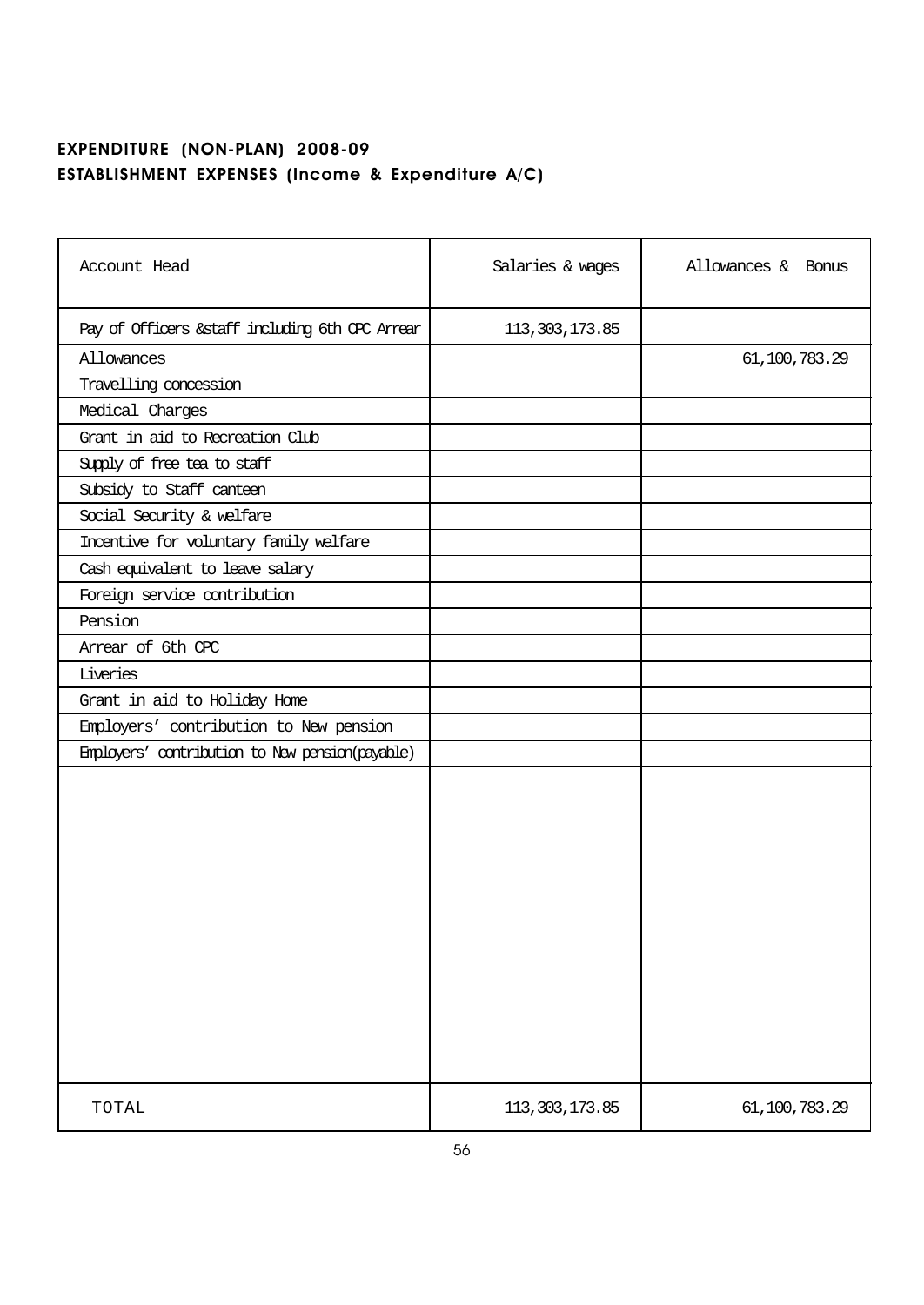| Contribution to<br>other funds | Staff Welfare<br>Expenses | Terminal<br>benefit | Total            |
|--------------------------------|---------------------------|---------------------|------------------|
|                                |                           |                     |                  |
|                                |                           |                     |                  |
|                                | 1,582,161.00              |                     |                  |
|                                | 12,848,891.00             |                     |                  |
|                                | 10,350.00                 |                     |                  |
|                                | 545,702.00                |                     |                  |
|                                | 883,904.00                |                     |                  |
|                                | 252,064.00                |                     |                  |
|                                | 0.00                      |                     |                  |
|                                |                           | 6,264,275.00        |                  |
| 493,729.00                     |                           |                     |                  |
|                                |                           | 81, 190, 291. 20    |                  |
|                                |                           | 11, 175, 777.00     |                  |
|                                | 520,739.00                |                     |                  |
|                                | 100,000.00                |                     |                  |
| 561,626.00                     |                           |                     |                  |
| 5,662.00                       |                           |                     |                  |
|                                |                           |                     |                  |
|                                |                           |                     |                  |
|                                |                           |                     |                  |
|                                |                           |                     |                  |
|                                |                           |                     |                  |
|                                |                           |                     |                  |
|                                |                           |                     |                  |
|                                |                           |                     |                  |
|                                |                           |                     |                  |
|                                |                           |                     |                  |
|                                |                           |                     |                  |
| 1,061,017.00                   | 16,743,811.00             | 98,630,343.20       | 290, 839, 128.34 |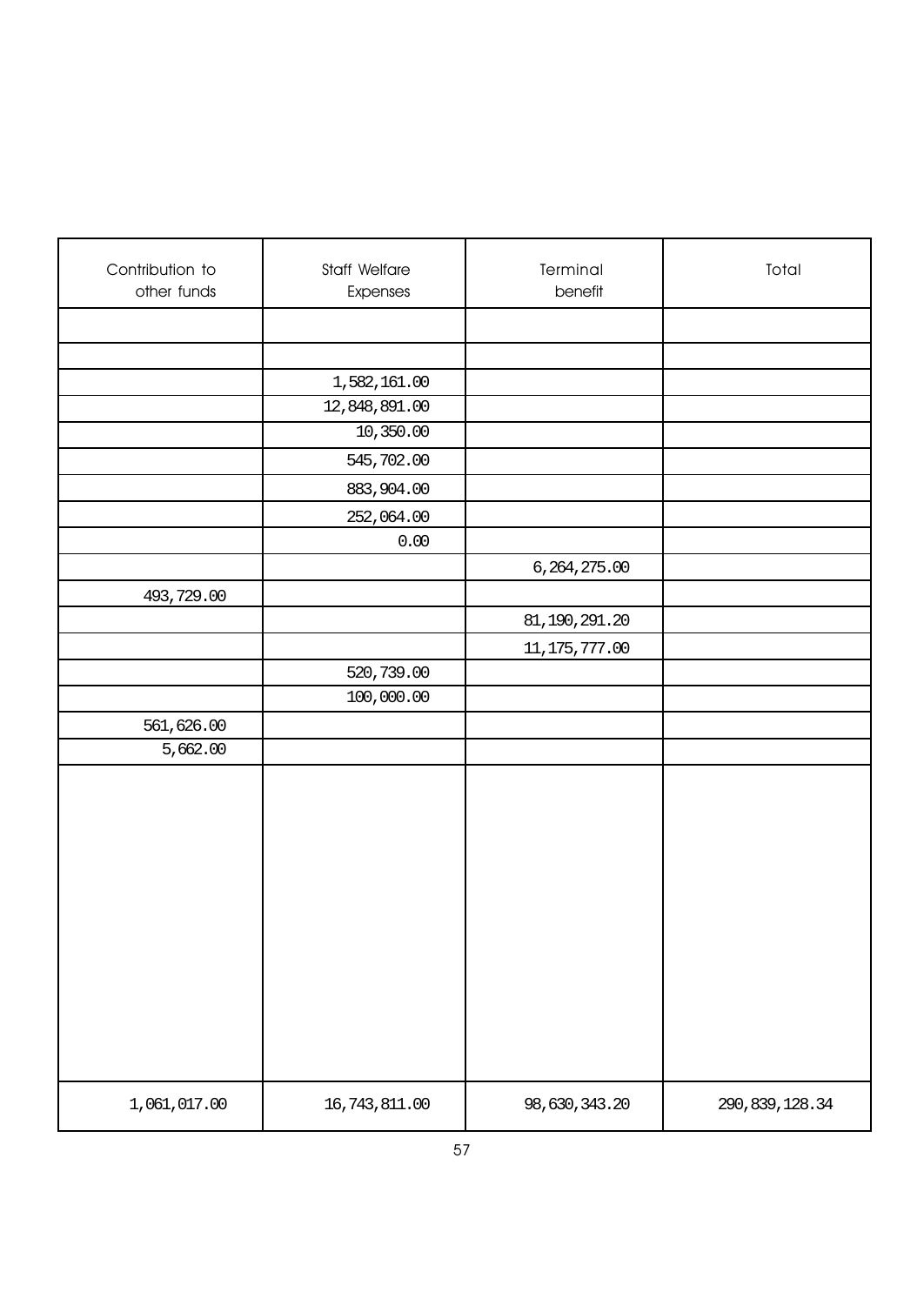## OTHER ADMINISTRATIVE EXPENSES ETC. 2008-09

|                                        | <b>Receipt &amp;Payment a/c</b> | Income & Expenditure a/c |
|----------------------------------------|---------------------------------|--------------------------|
|                                        |                                 |                          |
| a) Purchases                           |                                 |                          |
| b) Insurance                           | 243,077.05                      | 243,077.05               |
| c) Repairs and Maintenance             | 7,165,038.50                    | 7,165,038.50             |
| d) Electricity & Power                 | 4,637,374.00                    | 4,637,374.00             |
| e) Water Charges                       | 188,486.00                      | 188,486.00               |
| f) Rent, Rates and Taxes               | 2,774,409.15                    | 2,774,409.15             |
| g) Vechile Running and Maintenance     | 1,106,154.00                    | 1,106,154.00             |
| h) Postage, Telephone and              |                                 |                          |
| Communication charges                  | 2,390,030.72                    | 2,390,030.72             |
| i) Printing and Stationey              | 1,164,434.00                    | 1,122,616.00             |
| i) Auditors Remuneration               | 366,003.00                      | 0.00                     |
| k) Hospitality Expenses                | 1,223,229.00                    | 1,223,229.00             |
| I) Professional Charges                | 2,048,622.00                    | 2,048,622.00             |
| m) Freight & Forwarding charges        | 0.00                            | 0.00                     |
| m) Advertisement and Publicity         | 38,725.00                       | 38,725.00                |
| n) Subscription expenses               | 0.00                            | 0.00                     |
| o) Travelling expenses                 | 9,787,594.00                    | 9,787,594.00             |
| p) Others                              |                                 |                          |
| a) Training                            | 60,000.00                       | 60,000.00                |
| b) Library                             | 249,740.00                      | 209,489.00               |
| c) Implementation of official Language | 213,237.00                      | 213,237.00               |
| d) Expenditure on Tea waste Control    | 19,236.00                       | 19,236.00                |
| e) Expenditure for running Tea Bars    | 3,028,048.00                    | 3,028,048.00             |
| f) Sundry Expenses                     | 10,803,394.51                   | 10,803,394.51            |
| g) Loss in exchange                    | 0.00                            | 0.00                     |
| h) Loss on sale of Assets              | 0.00                            | 0.00                     |
| I) Crockeries                          | 104,463.00                      | 104,463.00               |
|                                        | 47,611,294.93                   | 47, 163, 222. 93         |
| Provision for Audit fee 2008-09        |                                 | 1,200,000.00             |
|                                        |                                 | 48,363,222.93            |
|                                        |                                 |                          |
|                                        |                                 |                          |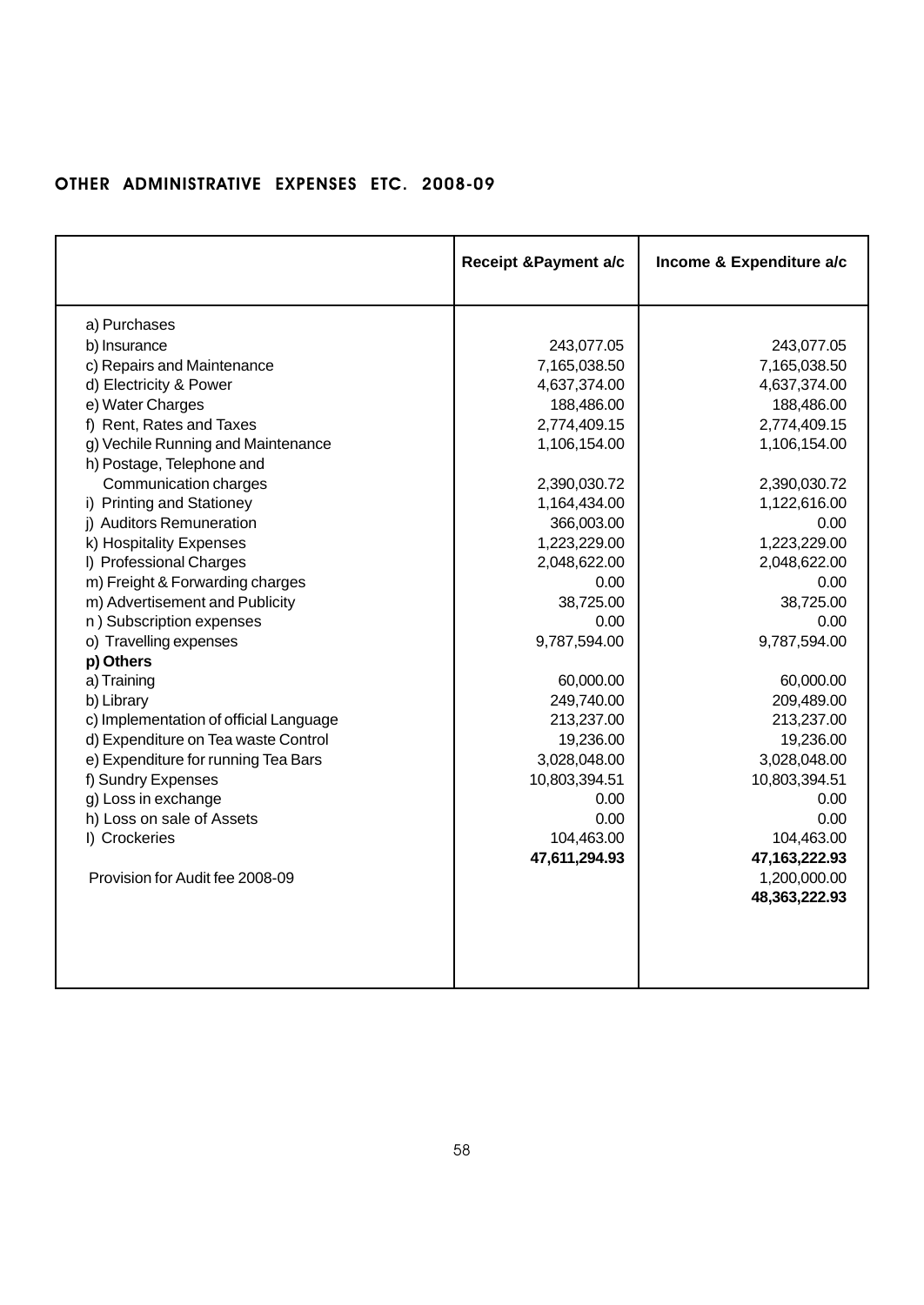Balance Sheet & **Schedules**